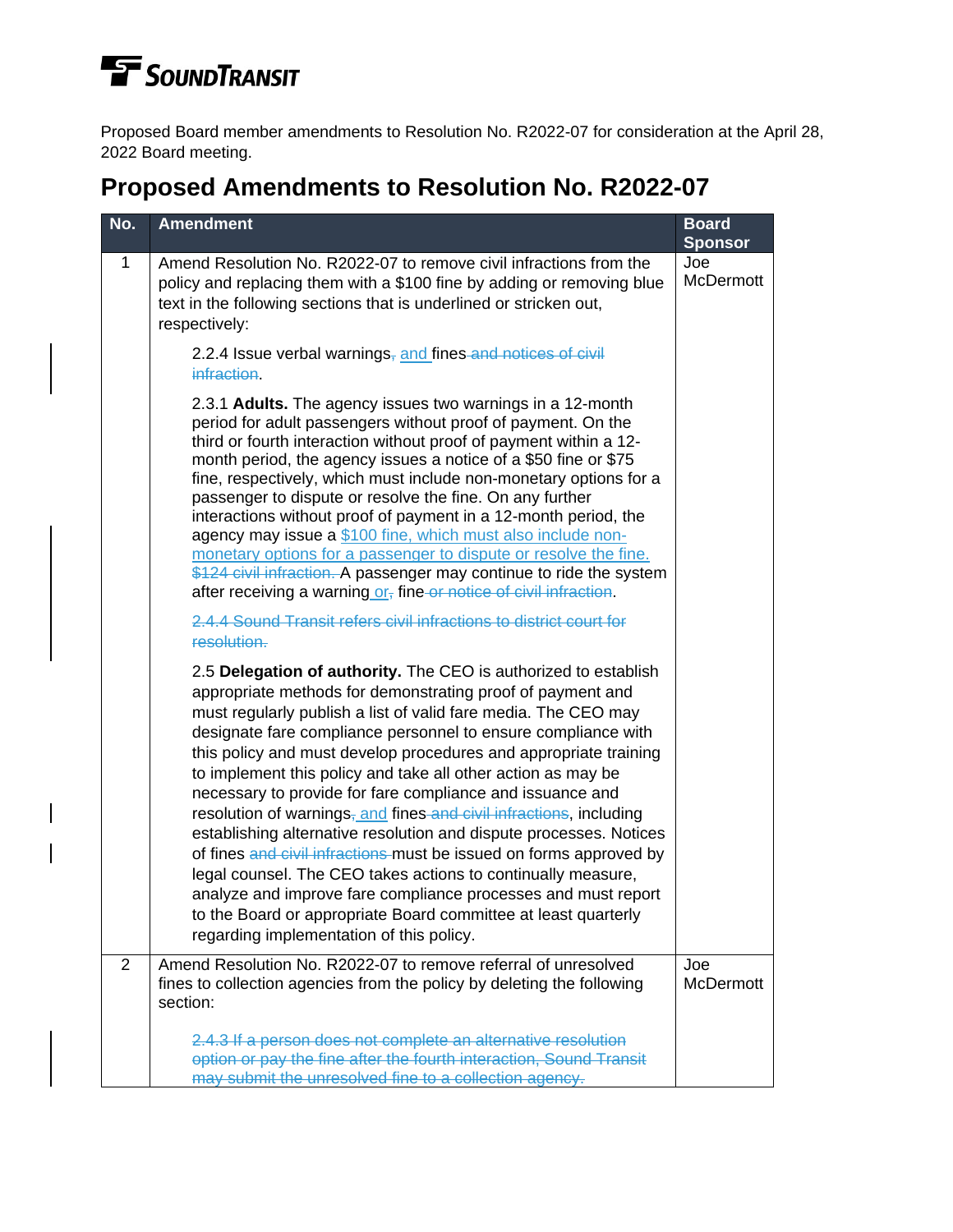| No. | <b>Amendment</b>                                                                                                                                                                                                                                                                                                                                                                                                                                                                                                                                                                                                                      | <b>Board</b><br><b>Sponsor</b> |
|-----|---------------------------------------------------------------------------------------------------------------------------------------------------------------------------------------------------------------------------------------------------------------------------------------------------------------------------------------------------------------------------------------------------------------------------------------------------------------------------------------------------------------------------------------------------------------------------------------------------------------------------------------|--------------------------------|
| 3   | Amend Resolution No. R2022-07 to add the following as the last<br>recital:                                                                                                                                                                                                                                                                                                                                                                                                                                                                                                                                                            | Joe<br><b>McDermott</b>        |
|     | WHEREAS, this policy does not include the use of civil infractions or<br>referral to collections, because of the disproportionate harm done to<br>communities of color and low-income riders because of the escalating<br>and compounding impacts of courts and collections.                                                                                                                                                                                                                                                                                                                                                          |                                |
| 4   | Amend Resolution No. R2022-07 to remove the third step of the<br>resolution process from the policy by adding or removing blue text in<br>the following sections that is underlined or stricken out, respectively:                                                                                                                                                                                                                                                                                                                                                                                                                    | Cassie<br><b>Franklin</b>      |
|     | 2.3.1 Adults. The agency issues two warnings in a 12-month<br>period for adult passengers without proof of payment. On the<br>third or fourth interaction without proof of payment within a 12-<br>month period, the agency issues a notice of a \$50 fine or \$75<br>fine, respectively, which must include non-monetary options for a<br>passenger to dispute or resolve the fine. On any further<br>interactions without proof of payment in a 12-month period, the<br>agency may issue a \$124 civil infraction. A passenger may<br>continue to ride the system after receiving a warning, fine or<br>notice of civil infraction. |                                |
|     | 2.4.3 If a person does not complete an alternative resolution<br>option or pay the fine after the third fourth-interaction, Sound<br>Transit may submit the unresolved fine to a collection agency.                                                                                                                                                                                                                                                                                                                                                                                                                                   |                                |